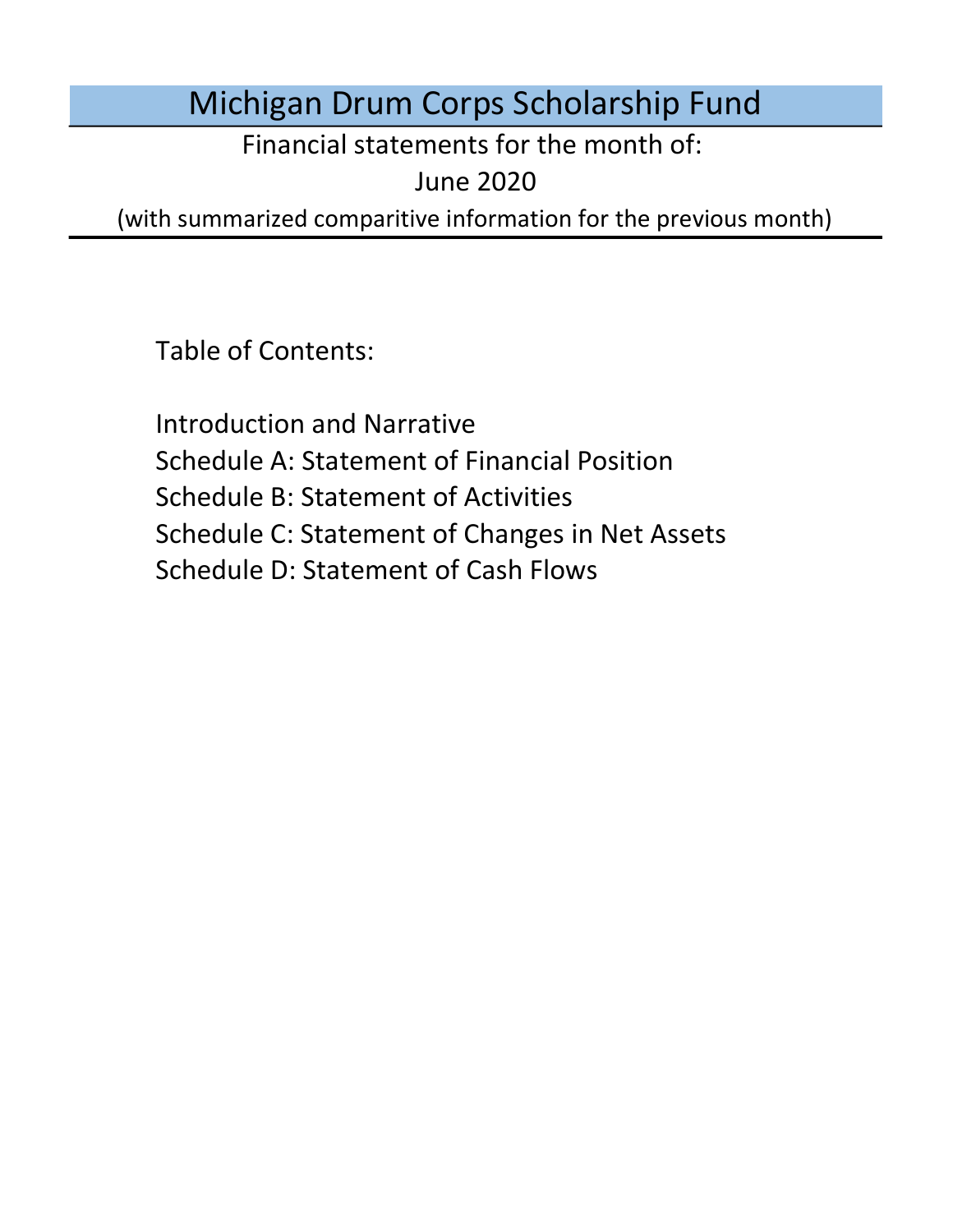### Introduction Introduction

Introduction<br>Due to the outbreak of COVID-19 and the cancellation of all drum corps activities for the 2020 season, the scholarship fund received no additional applications and disbursed no funds for students during June. The board chair has been in contact with all sponsored students for the 2020 season and the scholarship fund's<br>focus has shifted to preparing for the 2021 season. focus has shifted to preparing for the 2021 season.

During the quarterly board meeting on June 10<sup>th</sup> the Board of Directors unanimously voted to add Alyson Mariay to the board. Alyson is a certified harst Phantom Regiment Drum and Bugle Corps, and has previously served as chief medical staff for the Legends Drum and Bugie Corps. With growing concerns of a second wave of COVID-19 acr<br>-During the quarterly board meeting on suite 10. The Board of Birectors unanimously voted to add Alyson.<br>Murray to the board. Alyson is a certified nurse practitioner in the Battle Creek area, a veteran of the Diamand bagic corps. With growing concern Doard Delieves Alyson's medical expertise will be a great belief with the 2021 camp season only a few months away. Thantom Regiment Drum and Dugle Corps, and has previously served as chief medical staff for the Legends<br>Drum and Bugle Corps. With growing concerns of a second wave of COVID-19 across the United States, the prom and bugie corps. With growing concerns or a second wave or covid-15 across the onited states, the Board believes Alyson's medical expertise will be a great benefit towards keeping sponsored students safe<br>with the 2021 spons second splus four meaths sure: fund received no additional applications and disbursed no funds for students during June. The has been in contact with all sponsored students for the 2020 season and the scholarship fund's if the 2020 season.<br>
if the to p

and outreach efforts, and online fundraisers. Drum Corona International, a simulated competition between and butteach enotes, and brillie rundraisers. Drum corona international, a simulated competition between the s<br>35 of DCI's Division 1 / World Class corps, officially kicked off on June 30<sup>th</sup> with show selections based on votes and scores based on historical data.<br>
votes and scores based on historical data. .<br>Additionally, members of the board have been actively working towards website improvements, branding<br>and outreach efforts, and online fundraisers. Drum Corona International, a simulated competition between Additionally, members of the board have been actively working towards website improvements, branding

### expenses did not change during January. Administrative expenses are up to the up to the up the up to the up to the up to the up to the up to the up to the up to the up to the up to the up to the up to the up to the up to t minimum reserve requirements. The contract of the contract of the contract of the contract of the contract of the contract of the contract of the contract of the contract of the contract of the contract of the contract of Donations: 0 donations received during May. **Monthly Financial Recap**

monthly Digital Ocean invoice charged to the business checking account. Program expenses are expenses are expenses are expected to the business checking account. Program expenses are expenses are expenses are expected to t Liquid assets on hand: \$554.83<br>-Donations: 0 donations received during June.<br>Donations: 0 donations received during June. expenses are up the monthly Digital Ocean invoice charged to the monthly Digital Ocean invoice charged to the b<br>The business checking account to the business checking account. The business checking account of the business Disbursements: 0 program related disbursements during June. Financial Narrative Disbursements: 0 program related disbursements during June.

### $E_{\text{in}}$  accordance with Generally Accepted Accounting  $P$ no funds are currently restricted by outside donors. All restrictions made by the Board are included under under under the Board are included under the Board are included under the Board are included under the Board are in  $\sum_{i=1}^{n}$  and  $\sum_{i=1}^{n}$  $5.00$  cash  $\mu$  and  $\mu$  the total cash on  $\mu$ Financial Narrative

June marked the tenth month of operations for the fund under its declared fiscal year. Cash for the month<br>is 66.00 lower than May 6395 of the total seek on band is awwerfly restricted to maintain minimum is \$6.00 lower than May. \$205 of the total cash on hand is currently restricted to maintain minimum<br>season resultance tha the business checking account. With the cancellation of the 2020 season, program experience are expenses are expected as  $\alpha$ reserve requirements.

Program related expenses did not change during the month. Administrative expenses are up \$6.00 for the monthly Digital Ocean invoice charged to the business checking account. With the cancellation of the 2020 season, program expenses are expected to either remain at the year-to-date balance of \$2,240 or lower for<br>sefunds ressiund (seekeelfisations mode for eastmete carried into 2021 refunds received / reclassifications made for contracts carried into 2021. ations for the rund dinder its declared fiscar year. Cash for the month<br>total cash on hand is currently restricted to maintain minimum<br>inge during the month. Administrative expenses are up \$6.00 for the<br>d to the business c

No funds are currently restricted by outside donors. All restrictions made by the Board are included under Unrestricted Funds in accordance with Generally Accepted Accounting Principles in the United States.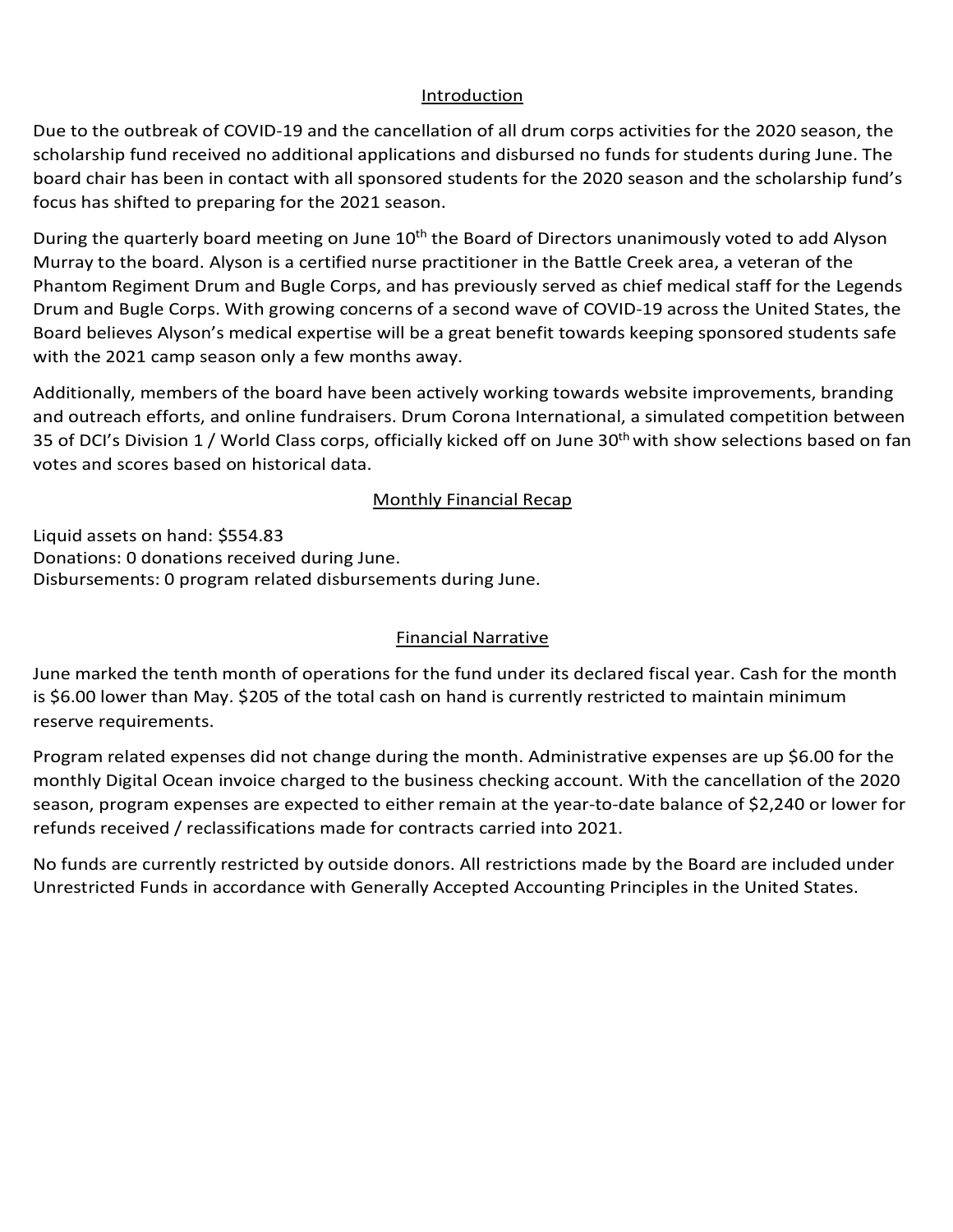### Michigan Drum Corps Scholarship Fund 2:39 PM Statement of Financial Position 07/05/2020 07/05/2020 As of June 30, 2020 Accrual Basis Accrual Basis

|                                        | <b>Jun 2020</b> | <b>May 2020</b> |
|----------------------------------------|-----------------|-----------------|
| <b>ASSETS</b>                          |                 |                 |
| <b>Current Assets</b>                  |                 |                 |
| Cash                                   |                 |                 |
| <b>Unrestricted - Checking</b>         | 668.83          | 674.83          |
| <b>Unrestricted - Savings</b>          | 91.00           | 91.00           |
| <b>Less: Reserve Requirements</b>      | (205.00)        | (205.00)        |
| <b>Total Unrestricted Cash</b>         | 554.83          | 560.83          |
| <b>Restricted Cash</b>                 | 205.00          | 205.00          |
| <b>Total Checking/Savings</b>          | 759.83          | 765.83          |
| <b>Accounts Receivable</b>             |                 |                 |
| <b>Accounts Receivable</b>             | 0.00            | 0.00            |
| <b>Pledges Receivable</b>              | 0.00            | 0.00            |
| <b>Allowance for Uncollectibles</b>    | 0.00            | 0.00            |
| <b>Total Accounts Receivable</b>       | 0.00            | 0.00            |
| <b>Total Current Assets</b>            | 759.83          | 765.83          |
| <b>Fixed Assets</b>                    |                 |                 |
| Property, Plant, & Equipment           | 0.00            | 0.00            |
| <b>Total Fixed Assets</b>              | 0.00            | 0.00            |
| <b>Other Assets</b>                    |                 |                 |
| <b>Marketable Securities</b>           | 0.00            | 0.00            |
| <b>Prepaid Expenses</b>                | 690.00          | 690.00          |
| <b>Other Assets</b>                    | 0.00            | 0.00            |
| <b>Security Deposits</b>               | 0.00            | 0.00            |
| <b>Endowments</b>                      | 0.00            | 0.00            |
| <b>Total Other Assets</b>              | 690.00          | 690.00          |
| <b>TOTAL ASSETS</b>                    | 1,449.83        | 1,455.83        |
| <b>LIABILITIES &amp; EQUITY</b>        |                 |                 |
| Liabilities                            |                 |                 |
| <b>Current Liabilities</b>             |                 |                 |
| <b>Accounts Payable</b>                |                 |                 |
| <b>Accounts Payable</b>                | 0.00            | 0.00            |
| <b>Total Accounts Payable</b>          | 0.00            | 0.00            |
| <b>Other Current Liabilities</b>       |                 |                 |
| <b>Salaries and Wages Payable</b>      | 0.00            | 0.00            |
| <b>Total Other Current Liabilities</b> | 0.00            | 0.00            |
| <b>Total Current Liabilities</b>       | 0.00            | 0.00            |
| <b>Long Term Liabilities</b>           |                 |                 |
| <b>Notes Payable</b>                   | 0.00            | 0.00            |
| <b>Total Long Term Liabilities</b>     | 0.00            | 0.00            |
| <b>Total Liabilities</b>               | 0.00            | 0.00            |
| <b>Equity</b>                          |                 |                 |
| <b>Unrestricted Net Assets</b>         | 1,449.83        | 1,455.83        |
| <b>Donor Restricted Net Assets</b>     | 0.00            | 0.00            |
| <b>Total Equity</b>                    | 1,449.83        | 1,455.83        |
| <b>TOTAL LIABILITIES &amp; EQUITY</b>  | 1,449.83        | 1,455.83        |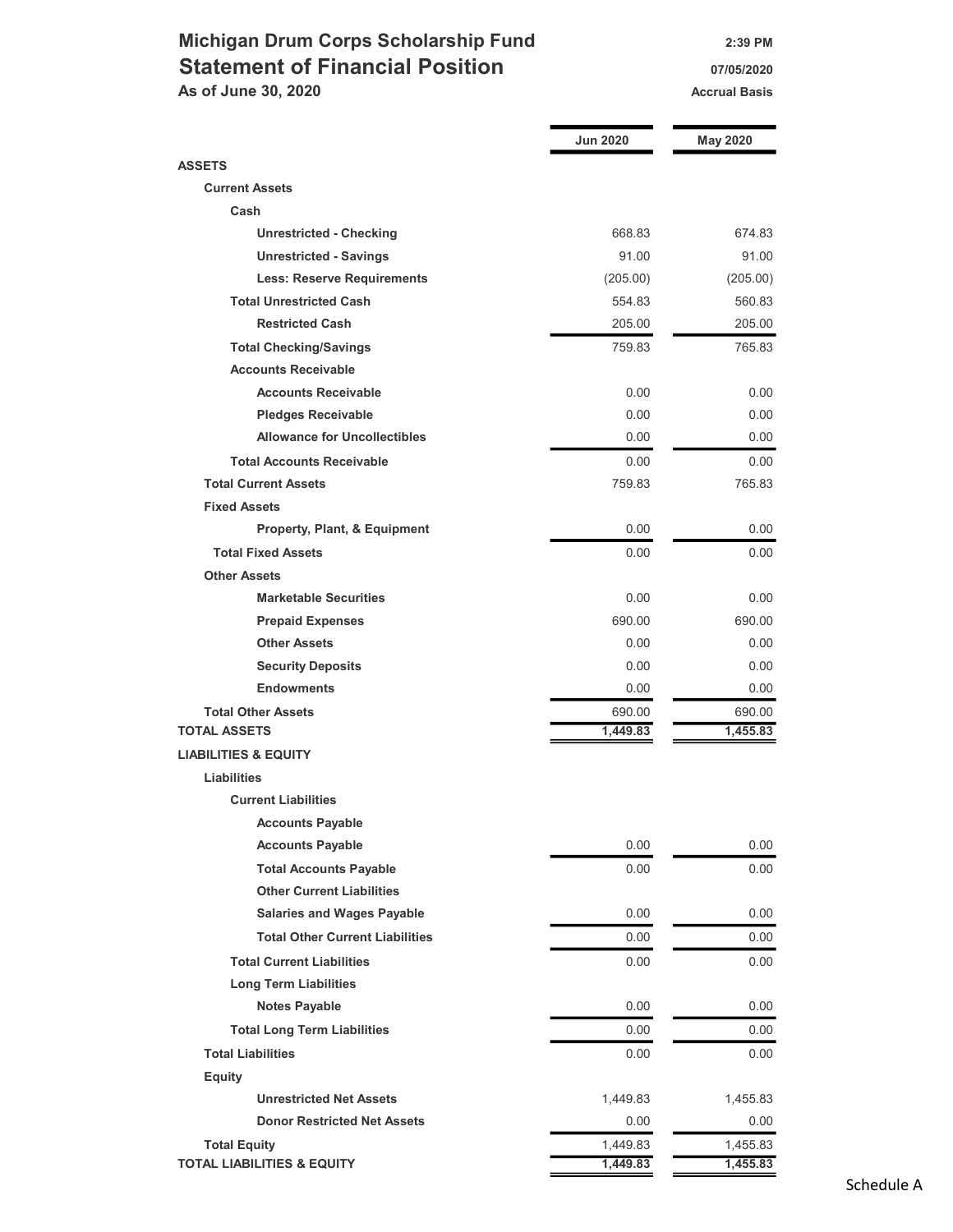## Michigan Drum Corps Scholarship Fund 2:39 PM Statement of Activities **Statement of Activities 17/05/2020 June 2020** Accrual Basis

|                                      | <b>Jun 2020</b> | <b>May 2020</b> | <b>Year to Date</b> |
|--------------------------------------|-----------------|-----------------|---------------------|
| <b>Ordinary Income/Expense</b>       |                 |                 |                     |
| Income                               |                 |                 |                     |
| <b>Contributions</b>                 |                 |                 |                     |
| <b>Individual Contributions</b>      | 0.00            | 0.00            | 3,814.00            |
| <b>Corporate Contributions</b>       | 0.00            | 0.00            | 0.00                |
| <b>Gifts in Kind</b>                 | 0.00            | 0.00            | 0.00                |
| <b>Total Contributions</b>           | 0.00            | 0.00            | 3,814.00            |
| <b>Major Gifts</b>                   | 0.00            | 0.00            | 0.00                |
| <b>Investments</b>                   |                 |                 |                     |
| <b>Interest Income</b>               | 0.00            | 0.00            | 0.00                |
| <b>Investments</b>                   | 0.00            | 0.00            | 0.00                |
| <b>Other Income</b>                  | 0.00            | 0.00            | 0.00                |
| <b>Total Investments</b>             | 0.00            | 0.00            | 0.00                |
| <b>Other Income</b>                  | 0.00            | 0.00            | 0.00                |
| <b>Total Income</b>                  | 0.00            | 0.00            | 3,814.00            |
| <b>Expense</b>                       |                 |                 |                     |
| <b>Program Expenses</b>              |                 |                 |                     |
| <b>Auditions &amp; Camp Fees</b>     | 0.00            | 0.00            | 450.00              |
| <b>Member Tuition</b>                | 0.00            | $-690.00$       | 1,790.00            |
| <b>Other Program Expenses</b>        | 0.00            | 0.00            | 0.00                |
| <b>Total Program Expenses</b>        | 0.00            | $-690.00$       | 2,240.00            |
| <b>Administrative Expenses</b>       |                 |                 |                     |
| <b>Supplies</b>                      | 0.00            | 0.00            | 0.00                |
| <b>Postage</b>                       | 0.00            | 0.00            | 0.00                |
| <b>Travel</b>                        | 0.00            | 0.00            | 0.00                |
| <b>Registration Fees</b>             | 0.00            | 0.00            | 275.00              |
| <b>Software Purchases</b>            | 0.00            | 0.00            | 0.00                |
| <b>Other Expenses</b>                | 0.00            | 0.00            | 0.00                |
| <b>Contract Services</b>             | 0.00            | 0.00            | 0.00                |
| <b>Website Expenses</b>              | 6.00            | 6.00            | 64.73               |
| <b>Fundraising Expenses</b>          | 0.00            | 0.00            | 0.00                |
| <b>Bank Fees</b>                     | 0.00            | 0.00            | 0.00                |
| <b>Paypal Fees</b>                   | 0.00            | 0.00            | 26.18               |
| <b>Total Administrative Expenses</b> | 6.00            | 6.00            | 365.91              |
| <b>Total Expenses</b>                | 6.00            | $-684.00$       | 2,605.91            |
| <b>Net Income</b>                    | $-6.00$         | 684.00          | 1,208.09            |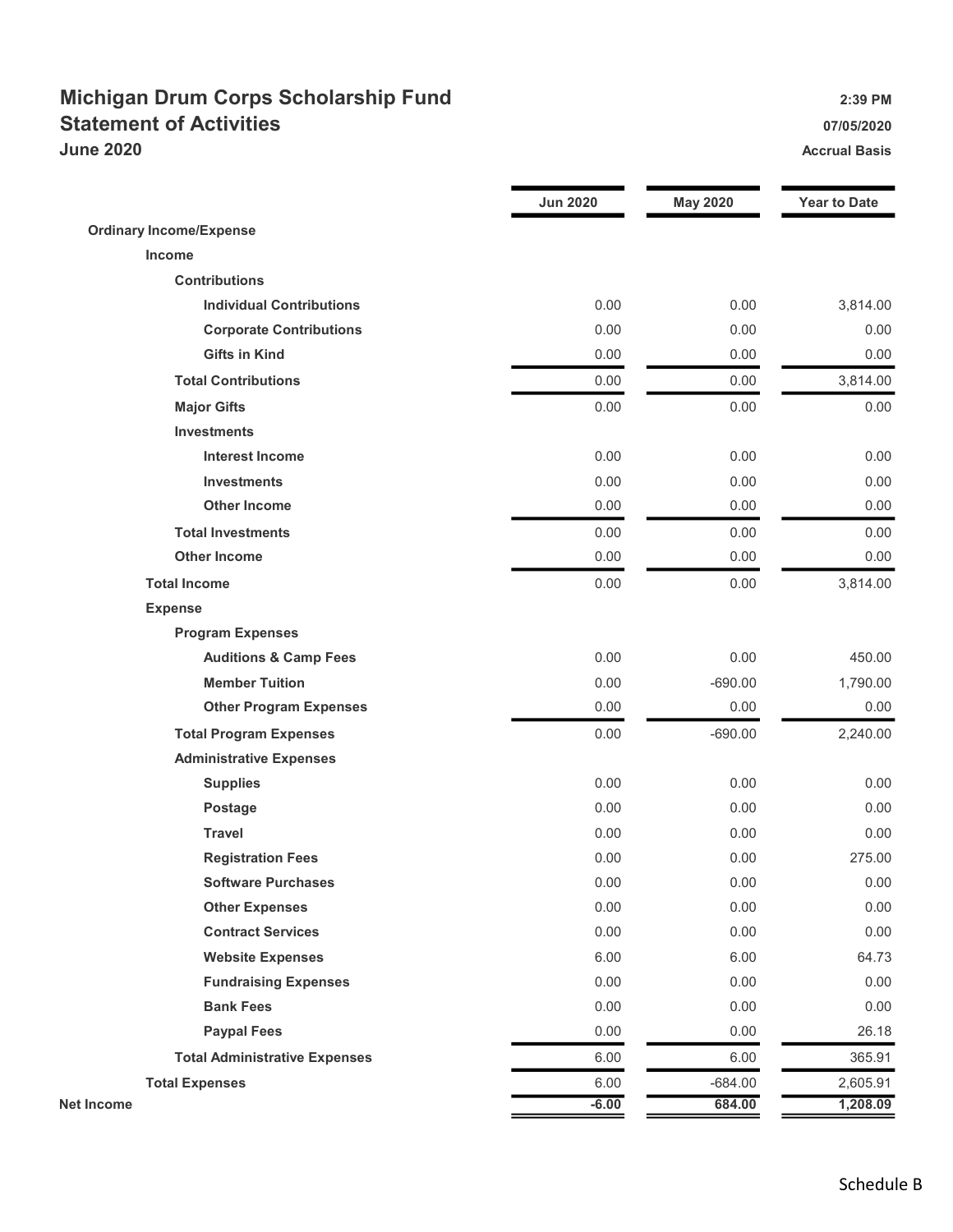## Michigan Drum Corps Scholarship Fund 2:39 PM Statement of Changes in Net Assets **67/05/2020** 07/05/2020

As of June 30, 2020 Accrual Basis Accrual Basis Accrual Basis Accrual Basis

|                                                      | <b>Jun 2020</b> | <b>May 2020</b> | <b>Year to Date</b> |
|------------------------------------------------------|-----------------|-----------------|---------------------|
| <b>Total Unrestricted Revenues</b>                   | 0.00            | 0.00            | 3,814.00            |
| <b>Net Assets Released from Restriction</b>          | 0.00            | 0.00            | 0.00                |
| <b>Total Unrestricted Expenses and Losses</b>        | $-6.00$         | 684.00          | $-2,605.91$         |
| <b>Increase in Unrestricted Net Assets</b>           | $-6.00$         | 684.00          | 1,208.09            |
|                                                      | 0.00            | 0.00            | 0.00                |
| <b>Donor Restricted Net Assets</b>                   | 0.00            | 0.00            | 0.00                |
| <b>Temporarily Restricted Net Assets</b>             | 0.00            | 0.00            | 0.00                |
| <b>Contributions</b>                                 | 0.00            | 0.00            | 0.00                |
| <b>Net Assets Released from Restriction</b>          | 0.00            | 0.00            | 0.00                |
| <b>Increase in Temporarily Restricted Net Assets</b> | 0.00            | 0.00            | 0.00                |
| <b>Permanently Restricted Net Assets</b>             | 0.00            | 0.00            | 0.00                |
| <b>Contributions</b>                                 | 0.00            | 0.00            | 0.00                |
| <b>Increase in Permanently Restricted Net Assets</b> | 0.00            | 0.00            | 0.00                |
| <b>Change in Net Assets</b>                          | $-6.00$         | 684.00          | 1,208.09            |
| <b>Beginning Net Assets:</b>                         | 1,455.83        | 771.83          | 241.74              |
| <b>Ending Net Assets:</b>                            | 1,449.83        | 1.455.83        | 1,449.83            |